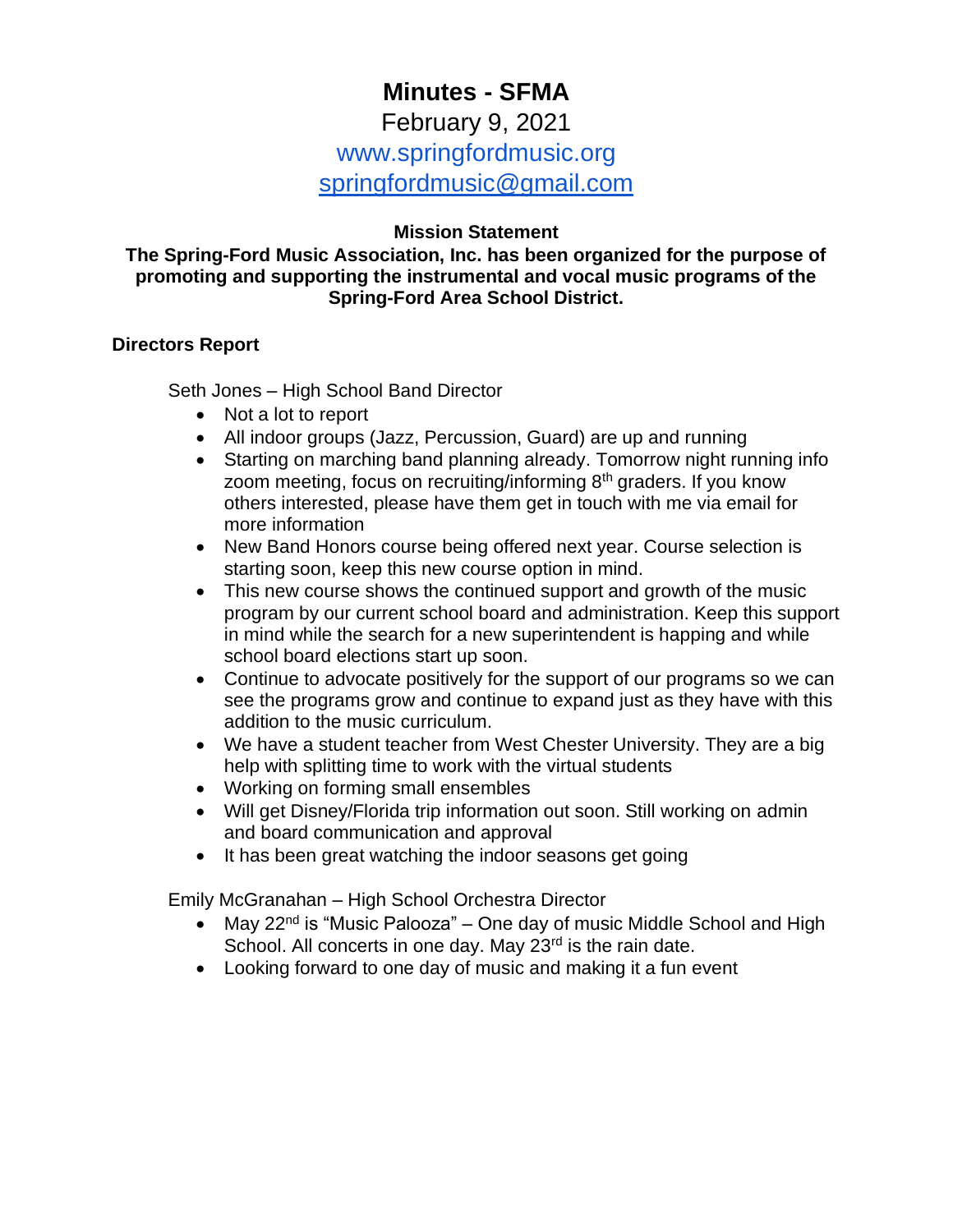Kris Jennings – Middle School Band Director

- Intercounty band was successful. Festival is cancelled but still trying to honor the kids in some way.
	- $\circ$  8 9<sup>th</sup> graders
	- $\circ$  3 8<sup>th</sup> graders
- 2 ensembles started today
- Indoor guard started back up tonight
- Jazz ensemble started
- No busses to transport  $8<sup>th</sup>$  graders to the  $7<sup>th</sup>$  grade building. Worked it out with athletics to have  $8<sup>th</sup>$  graders walk to  $9<sup>th</sup>$  grade building for transport. They are arriving later than usual, but we are doing the best we can with the situation.
- 80 kids in the MS concert band
	- $\circ$  Sent out a survey to sign up for ensembles several available
	- o Many challenges but working it all out
- May  $22<sup>nd</sup>$  concert will be awesome
- Many 8<sup>th</sup> graders planning to continue playing in HS

### **Officers Report**

President

- School Board Update
	- $\circ$  May 22<sup>nd</sup> is MS & HS all music programs' concert
	- $\circ$  End of the year banquet details still being worked on
- President's Club Meeting
	- $\circ$  It's a meeting of all fundraising/parent organizations' leadership from the entire district. Ideas, plans and concerns are shared to assist in making everyone aware of activities and also to bring these events to the School Board President's attention.
	- $\circ$  It was great to hear all the groups are finding a way to still have fundraisers and have events while being very creative.
	- o We mentioned the idea of the need for an exterior tent provided by the district for organizations to hold fundraisers and end of year events

Vice President

• Nothing to report

#### **Treasurer**

• Budget review

Assistant Treasurer

- Updating SPAs with recent fundraisers
- Seniors start using your SPAs or think about how you want to use them towards your music expenses.
- Looking to redesign the website to freshen it up and make it more intuitive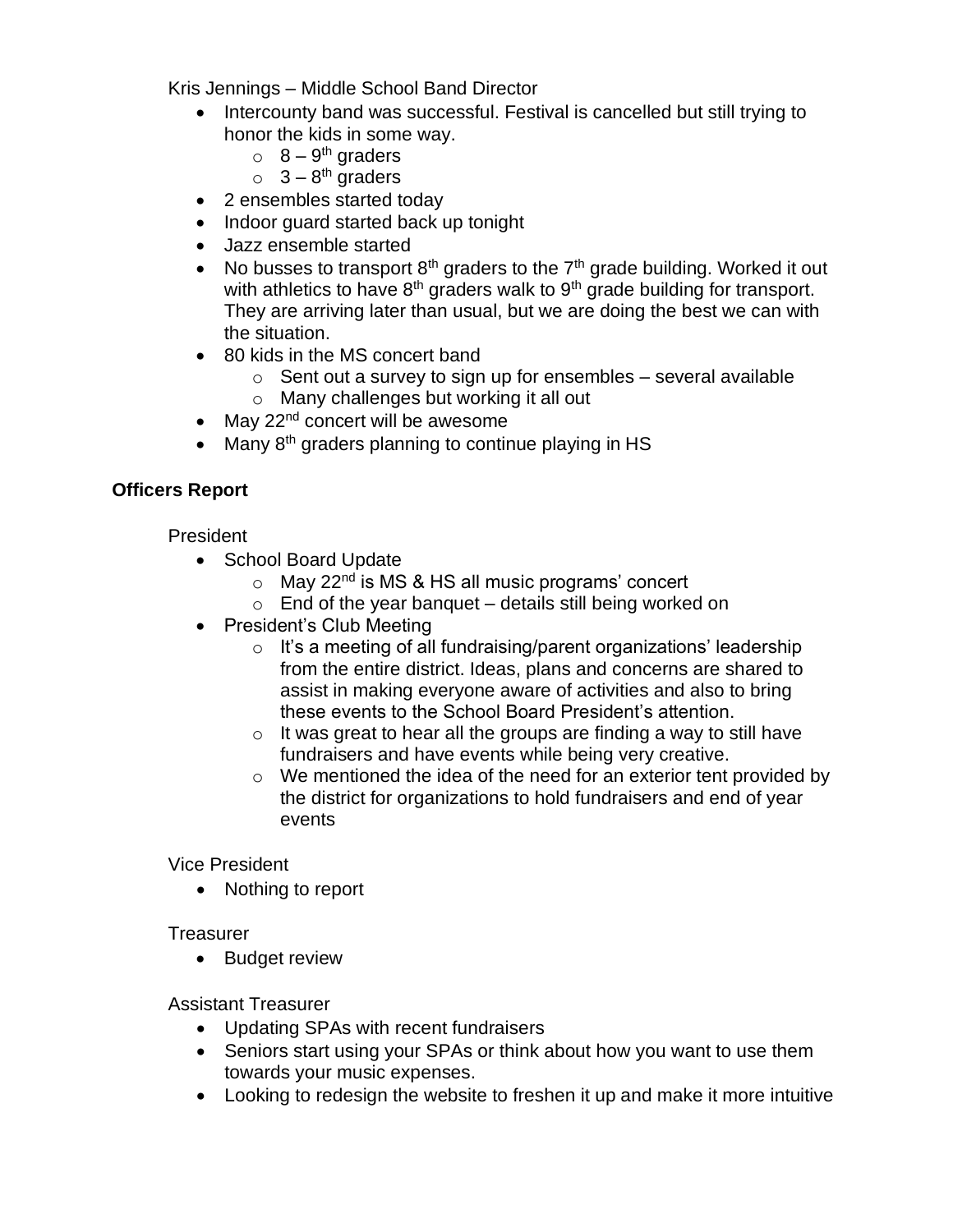#### **Secretary**

• Minutes approved

## **Committee Reports**

**Concessions** 

• We will need volunteers for May 22<sup>nd</sup> concert

Fundraising

- Thanks to everyone who supported our Wawa sale. We will send an email directly to those who ordered about pick up.
- There will be another Wawa sale in April
- Bowling Fundraiser Nights every Wednesday in February. Fun night out while raising money for SFMA
- Rita Water Ice discount cards on sale. Order now! Will send more reminders. Next Saturday the 20<sup>th</sup> is the last day to order.
- Lottery Sale starting again. Drawing all month of May
- Trivia Night aiming for April or May so it can be outdoors
- Looking at doing a cornhole tournament in May
- Selling ticket books for the Reading Phils. Sale will be online. Look out for more information.
- Remember to remind people to use SCRIP and Amazon Smile. Anyone can use these programs, not just Spring-Ford music families.
- We could use more help with all of the fundraisers, anyone interested in helping please reach out and let us know.

## **SCRIP**

- Slower month than December which is normal
- ThankScriping Days coming up February 18 & 19
- Passed \$500,000 in value of purchases huge milestone

Ram Crew/Vehicles

- Thanks to Joe Domin for doing a lot of the legwork behind the scenes for the guard groups props
- Look for an email later this week about schedule for building props

Uniforms

- Heidi Ciano & Paula Miller went through indoor percussion outfits from last year and distributed them back to participants. They were very happy to get them back.
- Still need to find out when the marching band uniforms will be dry cleaned

**Chaperones** 

• Nothing to Report